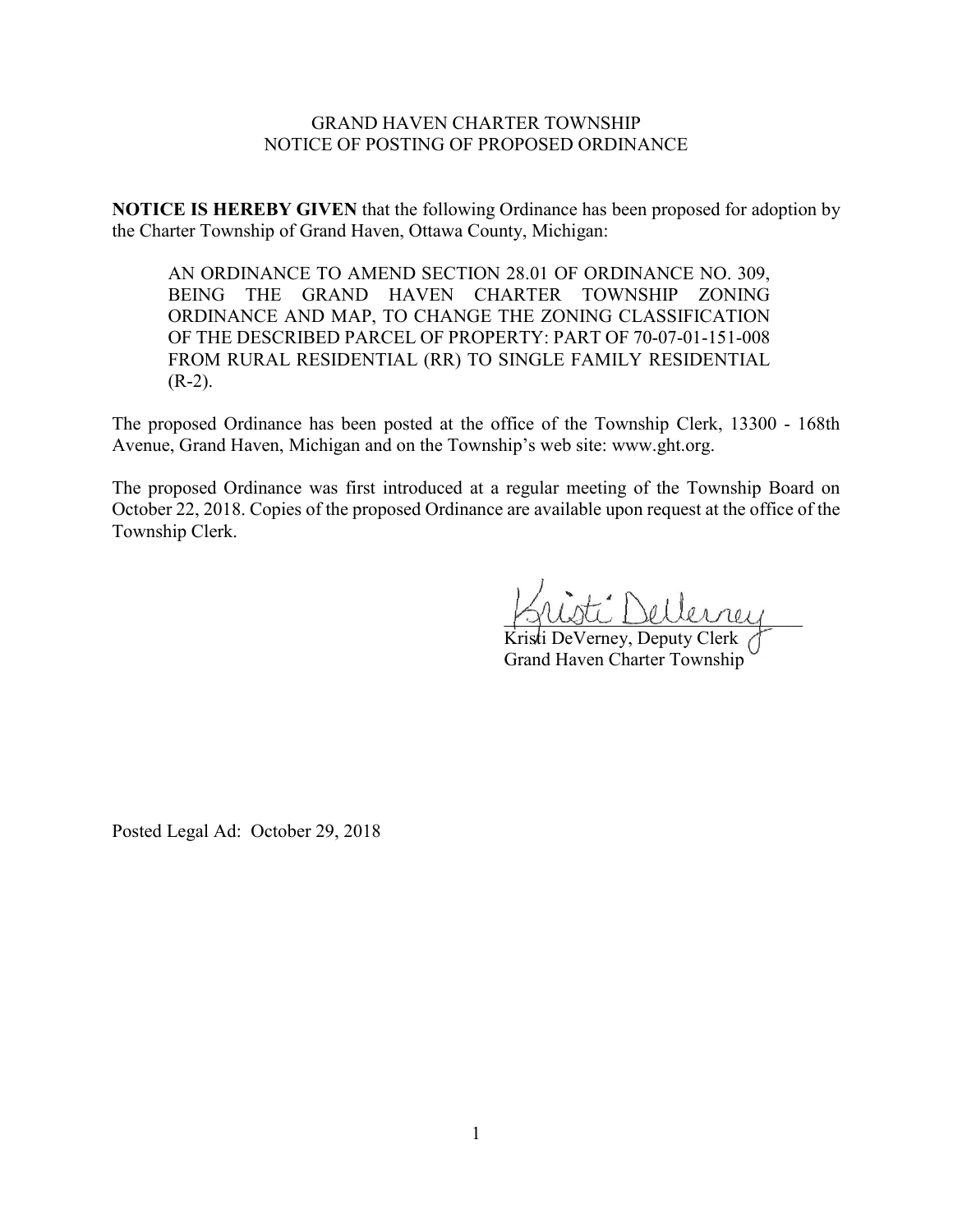## ORDINANCE NO. \_\_\_\_

## **ZONING MAP AMENDMENT ORDINANCE**

AN ORDINANCE TO AMEND CERTAIN PORTIONS OF THE ZONING ORDINANCE AND MAP OF GRAND HAVEN CHARTER TOWNSHIP, OTTAWA COUNTY, MICHIGAN FOR THE PURPOSE OF REZONING CERTAIN LANDS FROM THE RURAL RESIDENTIAL (RR) DISTRICT TO THE SINGLE FAMILY RESIDENTIAL (R-2) DISTRICT.

GRAND HAVEN CHARTER TOWNSHIP, COUNTY OF OTTAWA, AND STATE OF MICHIGAN ORDAINS:

Section 1. Amendment. The Zoning Ordinance and Map of the Charter Township of Grand Haven, Ottawa County, Michigan, the map being incorporated by reference in the Zoning Ordinance for the Charter Township of Grand Haven pursuant to Chapter 3, shall be amended so that the following lands shall be rezoned from the Rural Residential District (RR) to the Single Family Residential District (R-2). The lands are in the Charter Township of Grand Haven, Ottawa County, Michigan, and are described as follows:

PART OF PARCEL NUMBER: 70-07-01-151-008

PART OF LOT 8, BLOCK 23, BORCK'S SUPERVISOR'S PLAT NO. 1 AS RECORDED IN LIBER 8 OF PLATS, PAGES 68-70, OTTAWA COUNTY RECORDS, GRAND HAVEN TOWNSHIP, OTTAWA COUNTY, MICHIGAN, DESCRIBED AS: COMMENCING AT THE SOUTHWEST CORNER OF LOT 7 OF SAID PLAT; THENCE N00°00'00"E 500.46 FEET ALONG THE WEST LINE OF SAID BLOCK 23 TO THE POINT OF BEGINNING; THENCE CONTINUING N00°00'00"E 160.00 FEET ALONG SAID WEST LINE; THENCE S88°33'47"E 150.00 FEET ALONG THE NORTH LINE OF SAID LOT 8; THENCE S00°00'00"W 160.00 FEET; THENCE N88°33'47"W 150.00 FEET TO THE POINT OF BEGINNING. CONTAINS 0.55 ACRES. SUBJECT TO EASEMENTS, RESTRICTIONS AND RIGHTS-OF-WAY OF RECORD.